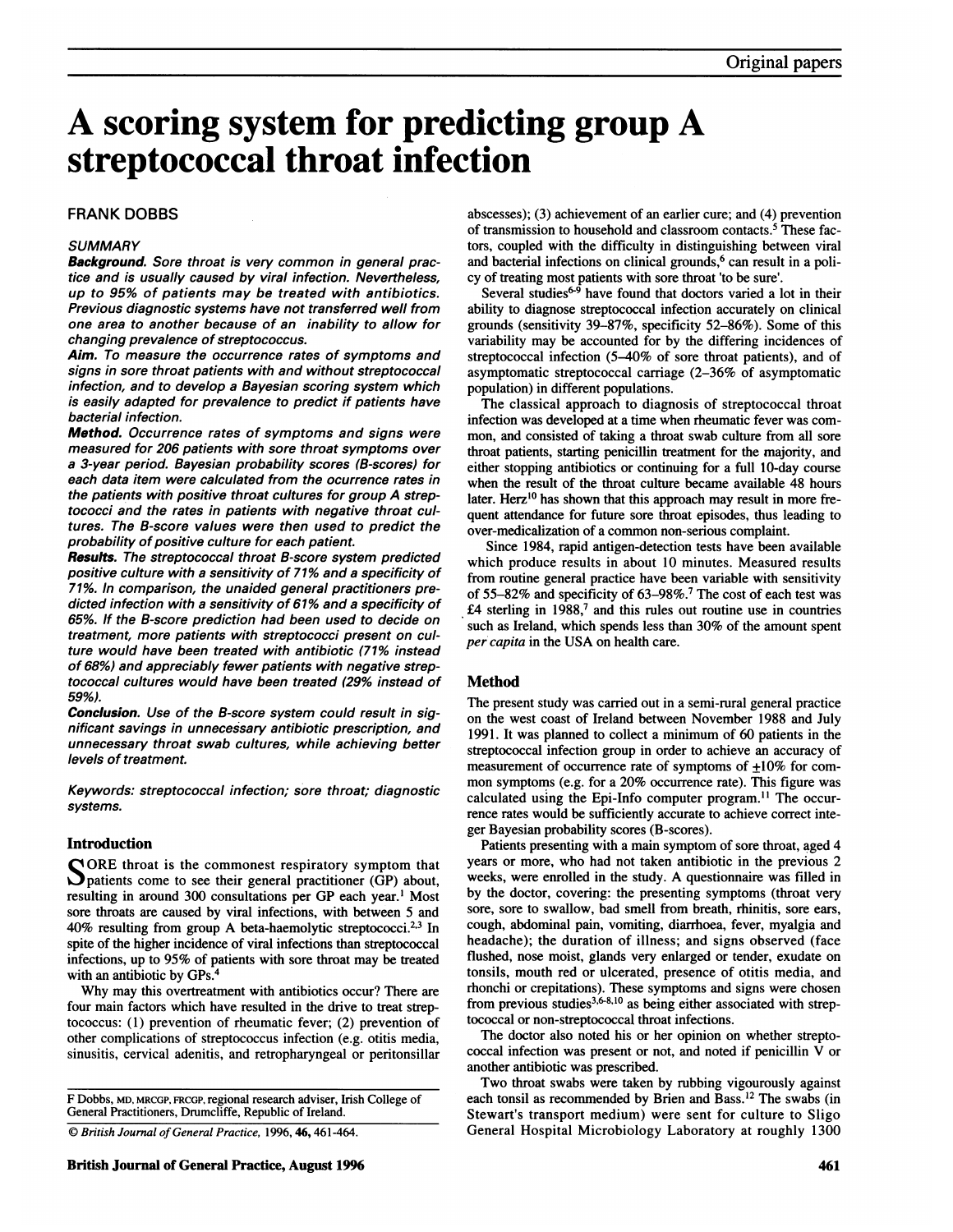### F Dobbs

hours each weekday. Swabs taken after 1300 hours each day were stored at room temperature and went to the laboratory the next day. Anaerobic culture was performed on blood agar with a bacitracin disk, and colonies causing haemolysis and sensitive to bacitracin were subcultured for sensitivity testing and tested for Lancefield group using the Wellcome Streptex kit.

Cultures showing any number of group A  $\beta$ -haemolytic Streptococci were considered as indicating infection with streptococcus. Negative cultures and cultures positive for any other organisms (e.g. group C or group G Streptococci) were judged as not infected with group A  $\beta$ -haemolytic Streptococcus. Management was left up to the individual doctor, and culture results were inserted in the patients' notes and recorded on the questionnaire when they came from the laboratory (roughly 3 days later).

The first 50 patients enrolled were assessed as a pilot study to test the use of the questionnaire. No changes were required, so the group was included in the full study.

No questionnaires had to be excluded for data collection problems (e.g. absence of culture results and uncertainty with patient identification). A small number of questionnaires had minor omissions (e.g. duration of symptoms not recorded), so that the denominator for these items was slightly lower.

Occurrence rates for each data item in the group with infection and the group without infection were calculated, and differences between the two groups were tested for significance using the chi-squared test with Yates' correction for small numbers. Fisher's exact test was used if the expected value was less than 5 in any group.

Bayesian probability scores (B-scores) were then calculated using the method of Dobbs & Fleming<sup>13</sup> for season (Autumn: October to December, inclusive), age less than 11 years, duration less than 3 days, and for all the symptoms and signs where the difference in occurrence rate between the two groups was statistically significant .

### Results

Altogether, 206 patients were recruited with sore throat. Out of these subjects, 72 (35%) had group A  $\beta$ -haemolytic Streptococci growing from their throat swabs. Group C streptococci grew from six patients and group G streptococci from two patients, and these were included in the non-streptococcus infected group, to bring the non-streptococcus patient total to 134.

There were 24 patients enrolled after 1300 hours whose swabs were kept overnight at room temperature before transport to the laboratory. Out of these subjects, seven were culture-positive for streptococcus. This proportion (29%) was not significantly different from the overall culture-positive proportion (35%), so the storage procedure was considered as adequate and these cases amalgamated with the main data-set.

Differences between the streptococcus and non-streptococcus groups were tested for significance using the chi-squared test. Bscores were calculated for each of the symptoms and signs where there were significant differences between the two groups (see 'Appendix <sup>1</sup>'). These results are shown in Table 1.

Multiple logistic regression with stepwise elimination of data items showed independent positive correlation of age less than 11 years (P<0.005), myalgia (P<0.025), and tender or very enlarged glands with streptococcal infection( $P<0.05$ ), and negative correlation of cough (P<0.0001) and ear pain (P<0.005).

The scores for each data item calculated in Table <sup>1</sup> were then used to calculate a total score for each patient in the database (see 'Appendix <sup>2</sup>'). A score of -2 was added to each total for the population prevalence.

Selection of a cut-off B-score level for prescribing antibiotic requires consideration of the clinical result of missing- a case which would benefit from treatment or of treating a case unnecessarily. The numbers diagnosed as having streptococcal infection in each group for several B-score cut-off levels, and for the doctor's prescribing behaviour and opinion are shown in Table 2. It is likely that the scoring system slightly over-estimates the likelihood of infection, as some of the data items are partly correlated with each other.

A B-score cut-off level of more than -3 (i.e. <sup>a</sup> predicted probability of infection of 36% or more) picks up as many of the positive-culture cases (51) as the doctor's prescribing (49), but reduces the number of non-streptococcal cases treated from 55 (41%) to 39 (29%). Clearly, using this cut-off as a guide to cases requiring treatment will save expense and over-medicalization, and decrease the risk of penicillin reactions, without losing any clinical benefits.

The sensitivity and specificity of the B-score system is compared with the sensitivity and specificity of the doctor's opinion and prescribing behaviour, in Table 3.

### **Discussion**

The most successful scoring system previously developed for prediction of group A  $\beta$ -haemolytic Streptococcus throat infection is that described by Breese.<sup>11</sup> This worked well in the researchers' own practice, but was unreliable in other areas.'0 A major defect was the inability of the system to allow for differences in prevalence of Streptococcus infection between populations, which can result in serious errors.14 Each score would have to be changed when the system was used in a situation with different disease prevalence. The B-score system easily adjusts for changes in prevalence by changing the single score for population prevalence.

The B-score system was as sensitive as the doctor's prescribing action and more specific ( $P < 0.05$ , chi-squared test with Yates' correction). In fact, if the decision to prescribe antibiotics had been based on the B-score, the number of patients with nonstreptococcal sore throats who received antibiotic would have been reduced by 29%. If throat cultures were only sent for patients who scored  $-2$  or  $-1$  (9% of all patients), 58% of these would be able to stop their antibiotic on receiving the negative culture report 48 hours later. Alternatively, a rapid strep test could be carried out in the surgery on the subset with scores of  $-2$  or  $-1$ , thus sparing those with negative tests from the risk of penicillin allergy.

When <sup>a</sup> scoring system is developed in one practice, it is important that it should be tested in other practices and other geographical areas. A validation study is under way in County Sligo and will be reported on at a later date.

A scoring system such as this can be useful as an educational tool, both for the doctor and for the patient. The patient can be told the actual probability of their infection being sensitive to antibiotics, and may then be happy to avoid taking medication. The doctor can rapidly learn which symptoms and signs are best for confirming or ruling out a diagnosis of streptococcal infection. After a period of several months use, it would only be necessary to calculate the B-score in borderline cases or where a patient needed convincing.

Appendix 1. Calculation of B-score factors.

Bayes' Theorem can be expressed in logarithmic form as:

 $2 * \log 2$  (odds on diagnosis) =  $2 * \log 2$  (I%/N%) +  $2 * \log 2$  (prior odds)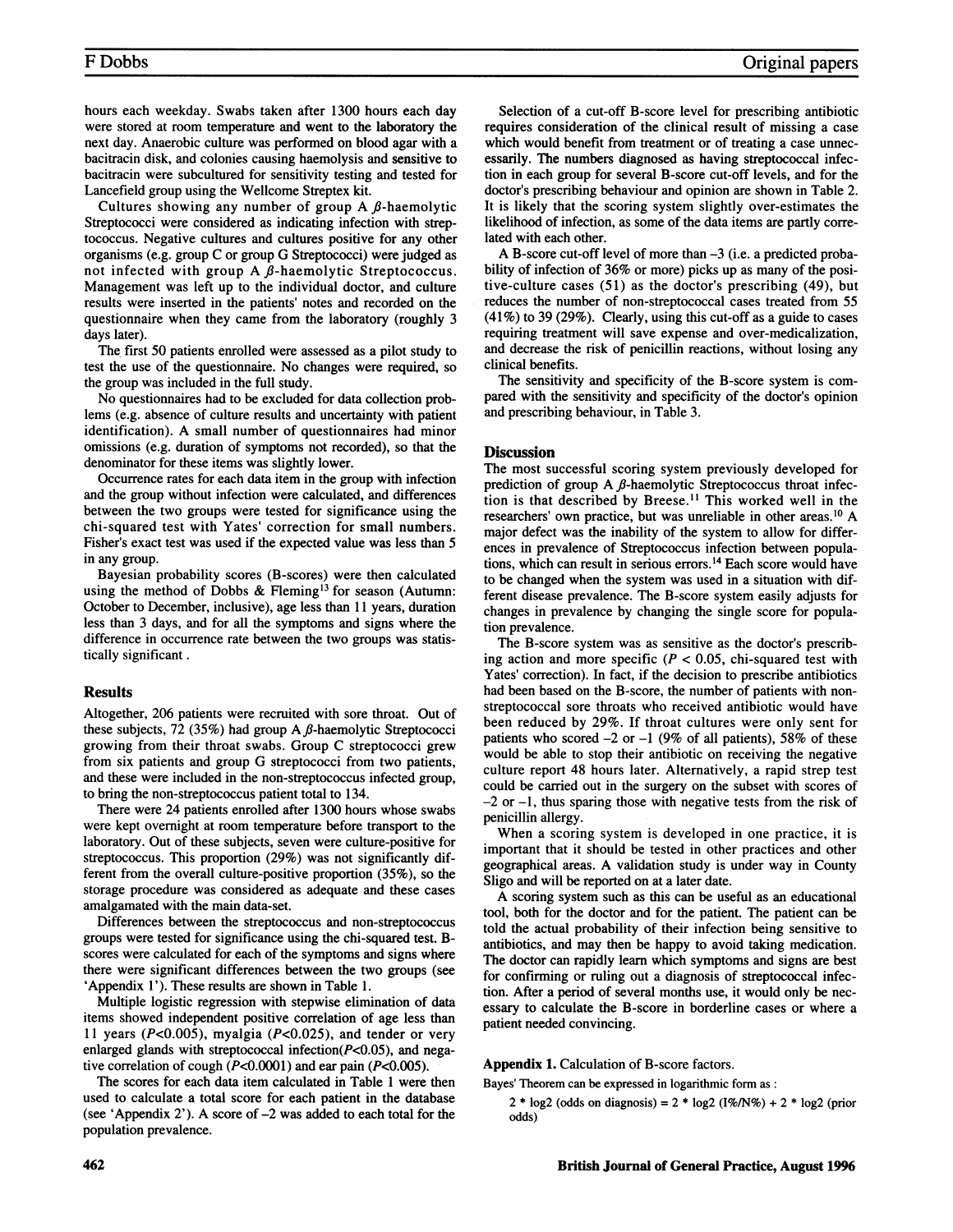|                              | Streptococci        | Streptococci<br>not grown | <b>B-score</b> |        |
|------------------------------|---------------------|---------------------------|----------------|--------|
| Data item                    | grown<br>$(n = 72)$ | $(n = 134)$               | Present        | Absent |
| Autumn (October-December)    | $(39%)*$<br>28      | (23%)<br>31               | 1              | $-1$   |
| Age <11 years                | $(57%)$ **<br>41    | 45<br>(34%)               | $\mathbf{2}$   | $-1$   |
| Duration <3 days             | $(78%)$ **<br>56    | 72<br>(54%)               |                | -2     |
| Very sore throat             | $(82%)$ **<br>59    | (63%)<br>84               |                | $-2$   |
| Sore to swallow              | $(89\%)$ **<br>64   | 92<br>(69%)               |                | $-3$   |
| <b>Bad smell</b>             | $(40\%)$ **<br>29   | (20%)<br>27               | $\overline{2}$ | $-1$   |
| <b>Rhinitis</b>              | 13<br>(18%)         | (30%)<br>40               |                |        |
| Ears sore                    | 7%)*<br>5           | (21%)<br>28               | $-3$           | 0      |
| Cough                        | 7%)**<br>5          | (37%)<br>50               | $-5$           | 1      |
| Wheeze                       | $0\%$<br>0          | 5<br>(4%)                 |                |        |
| Sputum                       | 0%<br>0             | (4%)<br>5                 |                |        |
| Abdominal pain               | 10 (14%)            | (13%)<br>18               |                |        |
| Vomiting                     | 7%)<br>5<br>-1      | (4%)<br>6                 |                |        |
| Diarrhoea                    | $(0\%)$<br>0        | $(1\%)$<br>1              |                |        |
| Fever                        | $(81\%)$ **<br>58   | (60%)<br>80               | 1              | $-2$   |
| Muscle aches                 | $(53%)*$<br>38      | (38%)<br>51               | 1              | $-1$   |
| Headache                     | (32%)<br>23         | (35%)<br>47               |                |        |
| <b>Flushed</b>               | $(50\%)$ **<br>36   | (33%)<br>44               | 1              | $-1$   |
| Nose moist                   | 14 (19%)            | (30%)<br>40               |                |        |
| Glands                       | $(67%)$ **<br>48    | (43%)<br>58               |                | $-2$   |
| Exudate                      | $(44%)$ *<br>32     | (29%)<br>39               |                | $-1$   |
| Mouth red/ulcerated          | 34 (47%)*           | 47<br>(35%)               | 1              | $-1$   |
| Otitis media                 | $(0\%)$<br>0        | $(2\%)$<br>3              |                |        |
| Rhonchi                      | 0%)<br>0            | $3\%)$<br>4               |                |        |
| <b>Crepitations</b>          | $(0\%)$<br>0        | $0 (0\%)$                 |                |        |
| <b>Population prevalence</b> | (35%)               |                           | $-2$           |        |

Table 1. Occurrence of symptoms and signs, and the associated B-score factors for diagnosis of Group A streptococcal infection.<sup>8</sup>

\*P< 0.05. \*\*P< 0.01.  $n =$  Total number of patients in group (n varies slightly for some data items because of the incompleteness of the data).

Table 2. Number of patients diagnosed to have streptococcal infection by doctor's opinion, prescribing behaviour and several B-score cut-off levels, in groups with and without streptococcal growth from throat swabs.

|                    | <b>Streptococci</b><br>grown<br>$(n = 72)$ | <b>Streptococci</b><br>not grown<br>$(n = 134)$ |
|--------------------|--------------------------------------------|-------------------------------------------------|
| Doctor's opinion   | 44                                         | 47                                              |
| Penicillin V given | 49                                         | 55                                              |
| Other antibiotic   | 3                                          | 14                                              |
| <b>B-score:</b>    |                                            |                                                 |
| $> -1$             | 43                                         | 28                                              |
| $>-2$              | 47                                         | 34                                              |
| $> -3$             | 51                                         | 39                                              |
| $>-4$              | 54                                         | 46                                              |

Table 3. The sensitivity and specificity of the B-score system, doctor's opinion and doctor's prescribing for prediction of streptococcal culture result.

|                         | Sensitivity | <b>Specificity</b> |
|-------------------------|-------------|--------------------|
| $B-score > -3$          | 71%         | 71%                |
| Doctor's opinion        | 61%         | 65%                |
| Penicillin prescription | 68%         | 59%                |

British Journal of General Practice, August 1996 463

where I% is the percentage occurrence rate of the symptom in the infected population and N% is the percentage occurrence rate of the symptom in the non-infected group; log2 stands for 'logarithm to base <sup>2</sup>'

Therefore, Bayesian probability-scores (B-scores) can be calculated for the presence or absence of each symptom or sign from the following formulae:

B-score for presence  $=2 * log2 (1\% / N\%)$ 

B-score for absence =  $2 * log2 [(100 - 1\%)/(100 - N\%)]$ 

(Logarithms to the base 10 may be converted to logarithms to the base 2 by dividing by the logarithm of 2 to the base 10, i.e. 0.3010.)

For medical conditions, the majority of these scores will be single figures which can be easily added or subtracted. Rounding all scores to the nearest whole number also makes mental arithmetic easier. This results in a maximum error just less than 0.5 of a B-score unit, which is equivalent to an error of  $\pm 0.2$  to 1 in the ratio I%/N% (e.g. if the occurrence rate of the symptom in the infected group was 50% and the rate in the noninfected group was 25%, the error would be equivalent to an error in the occurrence rates of around  $\pm 2$  percentage points, which is considerably less than the error in estimation of the occurrence rates from medical data).

Logarithms to base 2 can be easily calculated from logarithms to base 10 using the formula:

Log2 (x) =  $log10(x) / log10(2)$ 

Therefore, the final formulae for calculating B-scores are as follows:

B-score for presence =  $2 * log 10 (1\%/N\%) log 10 (2)$ 

B-score for absence =  $2 * log 10 [(100–1%)/(100–N%)] / log 10 (2)$